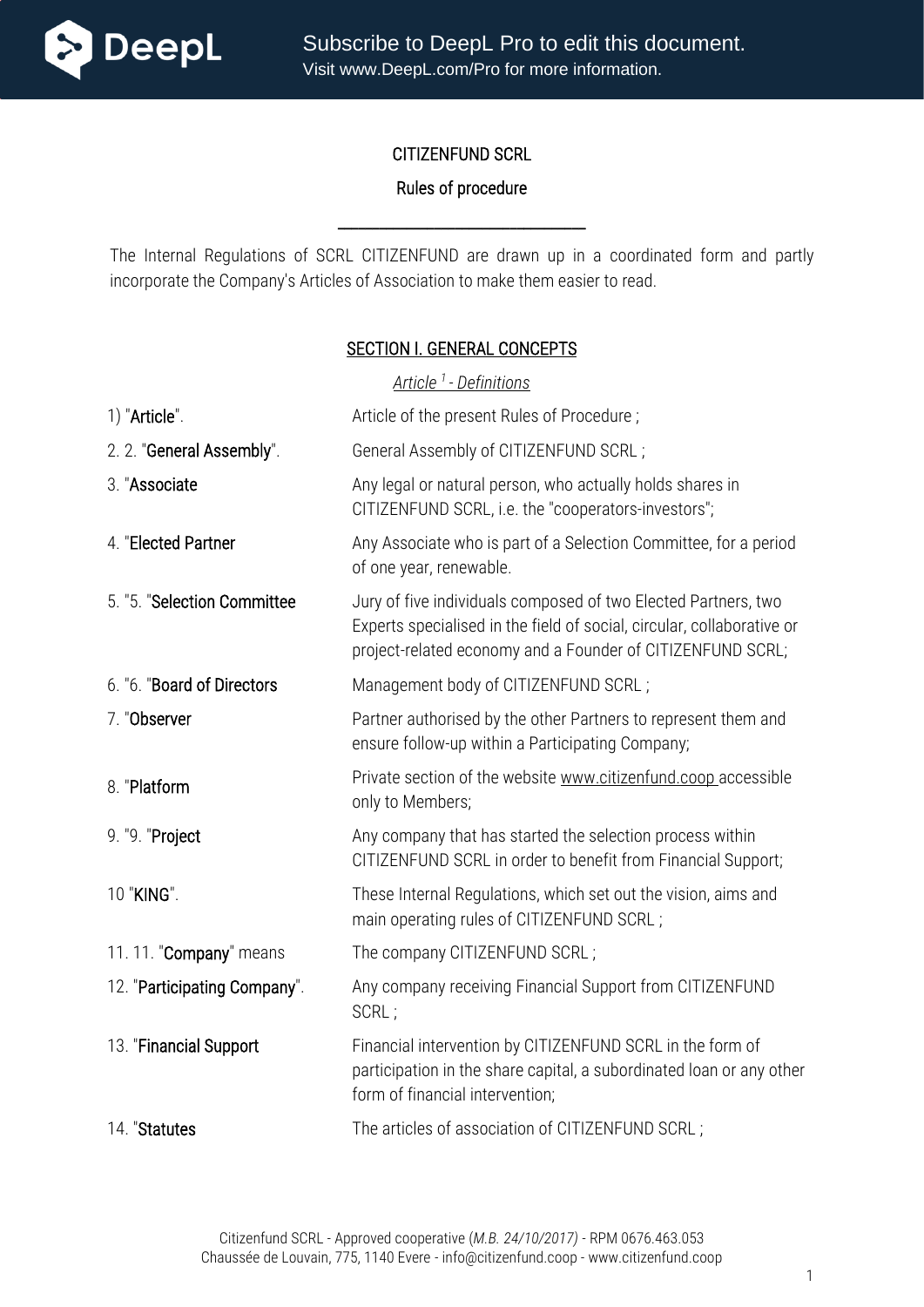

15. "Structures **Partners**, public or private, active in the circular, collaborative and cooperative economy.

#### *Article 2 - Rules of Procedure and Statutes*

- 1. Unless expressly provided otherwise in the ROI, it is generally provided that :
	- a. Any reference to a law or regulation includes any modification, replacement or repeal of such law or regulation;
	- b. Words in the plural have the same definition as words in the singular, and vice versa;
	- c. Titles and sub-divisions are only intended to make reading easier, but have no legal effect in themselves;
	- d. The time limits referred to in the ROI are calculated from midnight to midnight. They are calculated from the day following the day of the act or event that gives rise to it. The day of the due date is included in the deadline. When the due date is not a working day in Brussels, it is postponed to the next working day at the latest. All deadlines are calculated in working days (in Brussels). Periods expressed in months or years are calculated from the date to the day before the date.
- 2. Membership and the implementation of the ROI are essential conditions for new Associates to join. Failure to comply with the ROI may result in the exclusion of any offending Member, in accordance with the Articles of Association (Art. 14).
- 3. The IKN is adopted and amended by the General Assembly, in accordance with Articles 25 and 32 of the Articles of Association.
- 4. The Articles of Association may only be amended in accordance with the legal and statutory provisions of the Company.
- 5. In the event of a conflict between the EOI and the Statutes, the Statutes shall prevail.

## SECTION II. VISION, MISSION AND INVESTMENT PERSPECTIVE

#### *Article 3 - Social objective, vision and values*

- 1. The objective of the Company is to constitute a cooperative and citizen fund, investing in projects with a high societal impact in various sectors of the economy, respecting at least one of the following areas:
	- a. The **circular economy** is a new economic paradigm that takes into account the true value of resources, thus eliminating the notion of waste. The circular economy is based on economic models and modes of production that improve the use of resources while generating value in a sustainable way. Economic actors then have a regenerative rather than destructive impact on the ecosystem. This means that a society will exploit available resources to the maximum, either by optimising these internal flows or by collaborating with external actors, thus forming a circular circuit. This new process has a direct impact on the environment, but also on economic and social/societal aspects.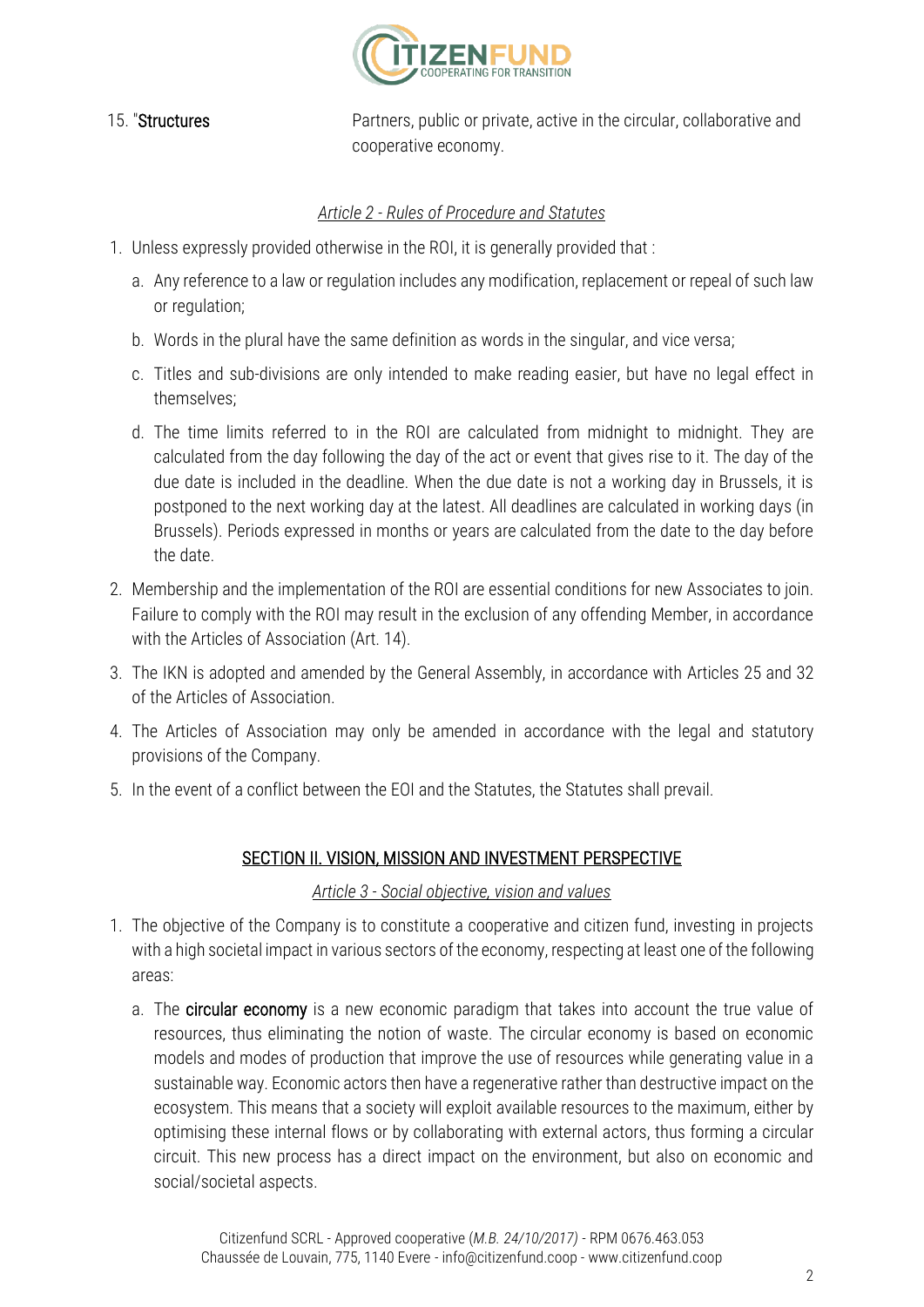

- b. The **collaborative economy** (or economy of sharing) is based on the mutualisation and exchange of services, resources, goods, time, knowledge and skills. It advocates the sharing of assets. It favours horizontal, peer-to-peer relationships and organisations, rather than vertical and hierarchical ones. In addition to economic considerations (moderation of expenditure, limitation or even elimination of intermediaries), it is mainly based on the values of social ties and ecology, and values use to the detriment of possession.
- c. The **cooperative economy** is the combination of a group of persons and an enterprise based on the economic participation of the members in capital and operations, whether or not it has adopted the legal form of a cooperative. Its organization and functioning are characterized by principles (voluntary and open membership, democratic control by members, economic participation of members, autonomy and independence, education, training and information, cooperation among cooperatives, concern for the community) and values (self-help, responsibility, democracy, equality, equity and solidarity) which give each cooperative a universal character, whatever its purpose or sector of activity. The structures adhering to the cooperative model have the ambition to share profits equally, with a view to creating local value.
- d. The social economy (and social entrepreneurship) is the set of enterprises for which the social or societal objective of common interest is the raison d'être of the commercial action, which often results in a high level of social innovation, whose profits are mainly reinvested in the realisation of this social object, and whose mode of organisation or ownership system reflects the mission, based on democratic or participatory principles, or aiming at social justice (European Commission definition).
- 2. The Company aims to be a citizen and rallying initiative dedicated to the financial support of the societal changes underway. To this end, it wishes to :
	- a. Operate openly, harmoniously and in cooperation with other actors, public and private, in the circular and collaborative economy sectors;
	- b. Offer initiatives with a societal impact an alternative or complementary source of funding to traditional sources of financing (banks, public investment companies, subsidies, private investors, etc.);
	- c. Reconciling citizens with finance by allowing them to put their savings at the disposal of meaningful projects;
	- d. To be a catalyst and certifier of virtuous and solid "entrepreneurial impact projects";
	- e. Ensure sound risk management and diversification through investments in companies with different profiles, maturity and needs.

#### *Article 4 - Investment approach*

A number of ROI rules are dictated by the long-term investment perspective of the fund, which aims to accompany societal changes with financial support. These key principles, which will be further developed below, are as follows: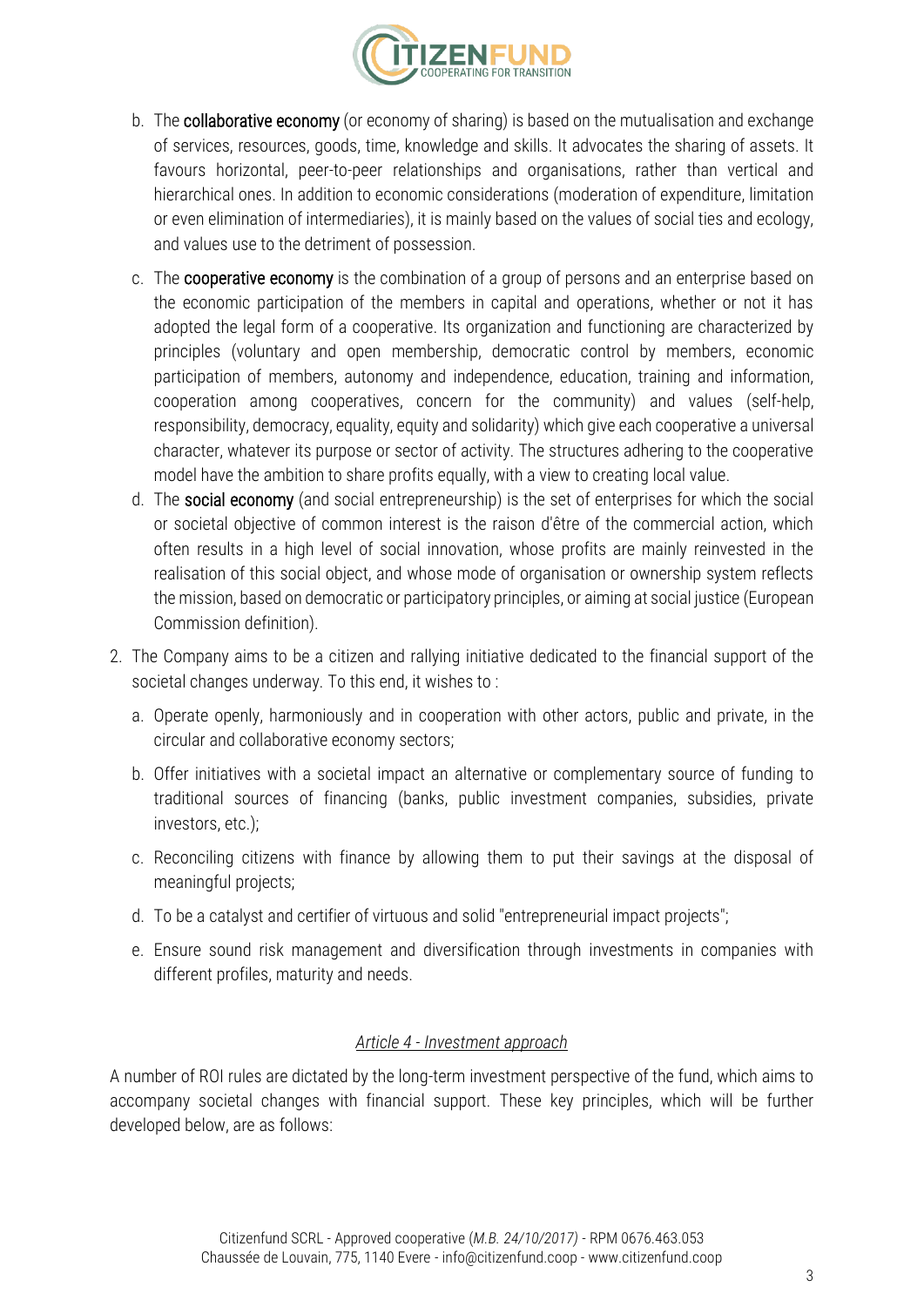

- a. Members wishing to leave the fund will only be able to recover the nominal value of their shares. In accordance with Article 15 of the Articles of Association, the resigning or excluded Member shall be entitled to reimbursement of the nominal value of his shares provided that :
	- i. This value exceeds the net assets divided by the number of shares on the basis of the net assets as shown on the balance sheet of the previous year duly approved by the General Meeting of Members during the financial year in which the resignation was given or the exclusion was pronounced. Failing this, the resigning or excluded Shareholder shall only be entitled to the proportion of the net assets of the Company represented by his shares. He shall not be entitled to any share in reserves, capital gains and provisions or any other extension of shareholders' equity.
	- ii. Repayments shall not exceed annually one tenth of the net assets as shown in the previous balance sheet approved by the General Meeting. If this were the case, repayment would be postponed until such time as conditions permit. Net assets shall mean total assets as shown in the balance sheet, less provisions and liabilities. Reimbursement of the resigning or excluded Partner is made in the order of arrival of the simple letter or e-mail.
- b. In accordance with article 31 of the Articles, the amount of the dividend may in no case exceed that fixed in accordance with the Royal Decree of 8th January 1962 laying down the conditions for the authorisation of groups of sociétés coopératives and sociétés coopératives. On this basis, the Company will distribute dividends in an amount representing a maximum of six percent (6%) of the amount of the nominal value of the shares, from which withholding tax will be withheld at the percentage imposed by the legal requirements. The surplus will be retained, in particular in order to ensure a dividend in future years or to absorb any losses relating to a specific investment. Dividends are payable at the places and times determined by the Board of Directors.
- c. Each Member shall freely subscribe for one or more shares, (see art. 10 of the Articles of Association). To each type of subscribed share is added a one-off management fee of 4% of the nominal value of the share to cover part of the Citizenfund's operating costs.
- d. The Company operates according to the principles of participatory democracy, so that each Member has one vote, regardless of the number of shares he holds.

## *Article 5 - Risk*

Investing in the Company, even in the form of alternative financing to an equity investment, represents a risk that may result in the partial or total loss of the investment.

# SECTION III. ECOSYSTEM

## *Article 6 - Partnerships*

1. The Company develops an ecosystem through WIN-WIN partnerships with numerous Structures with which it wishes to promote a spirit of collaboration, collective intelligence, as well as a rational and pragmatic approach.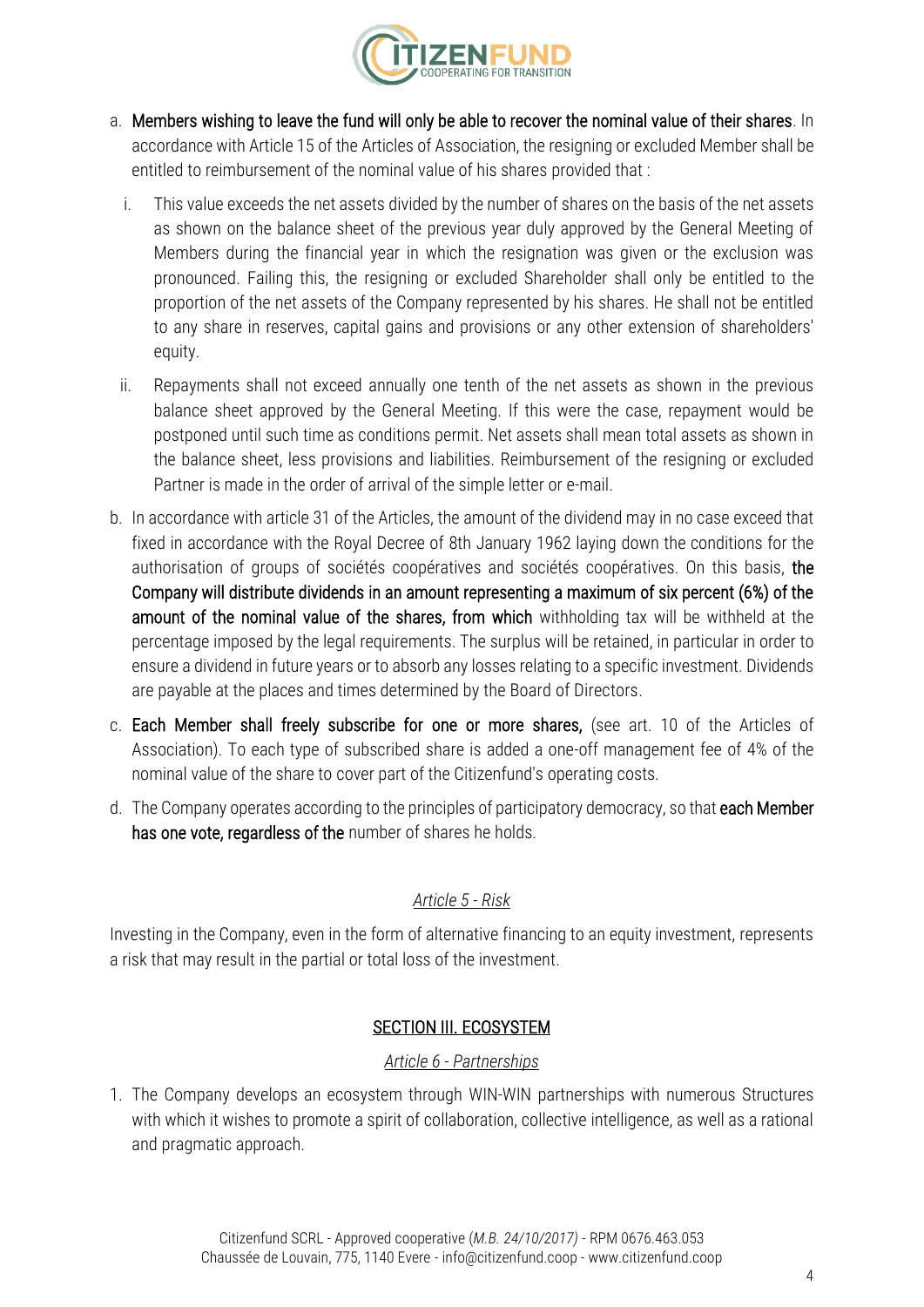

- 2. The Company and the Structures respectively place their knowledge, services and skills at the disposal of the other, so as to help and support Projects and Participating Companies in their search for financing or support.
- 3. Depending on the services requested, these may be free or paid for.
- 4. The ecosystem is proposed, never imposed. Each Structure remains free to determine its mode of operation and the mode of remuneration it practises.

#### SECTION IV. COMPANY AND SHAREHOLDERS

#### *Article 7 - Constitution*

- 1. The Company has been incorporated as a limited liability cooperative society under the name CITIZENFUND SCRL.
- 2. Its head office is located at 1140 Evere, 775 Chaussée de Louvain.
- 3. It is registered in the Brussels register of legal persons under number 0676.463.053.
- 4. Its approval was published in the Moniteur Belge on 24 October 2017, following the ministerial order issued on 16 October 2017. The approval is valid retroactively from  $1$  July 2017.

#### *Article 8 - Shares*

- 1. The share capital is represented by registered shares.
- 2. The shares are divided into class A and class B shares.
	- a. The class of A-shares represents the class of shares of "cooperators guaranteeing the vision of the cooperative". This category refers to the shares held by the founders of the Company as long as they remain Associates, as well as any Associate who validly appoints a Director of the Company.
	- b. The class of B shares represents the class of shares of "ordinary co-operators". This class covers shares held by any person who is not a "cooperator guaranteeing the vision of the cooperative".
- 3. The two classes of A and B shares have a nominal value of two hundred and fifty (250) euros.
- 4. Unless otherwise specified in the Articles of Association, Class A and B units offer the same rights and obligations to their holders.
- 5. Units change class on disposal depending on whether the holder is eligible for one class or the other.
- 6. Apart from the shares representing the contributions, no securities of any kind, under any denomination whatsoever, may be created representing company rights giving entitlement to a share of the profits. In addition to the shares subscribed for hereunder, other shares may be issued during the existence of the Company, in particular in connection with the admission of Members or the increase of subscriptions. The Board of Directors shall determine their rate of issue, the amount to be paid up at the time of subscription and, where applicable, the periods of existence of the amounts still to be paid up and the rate of interest due on such amounts.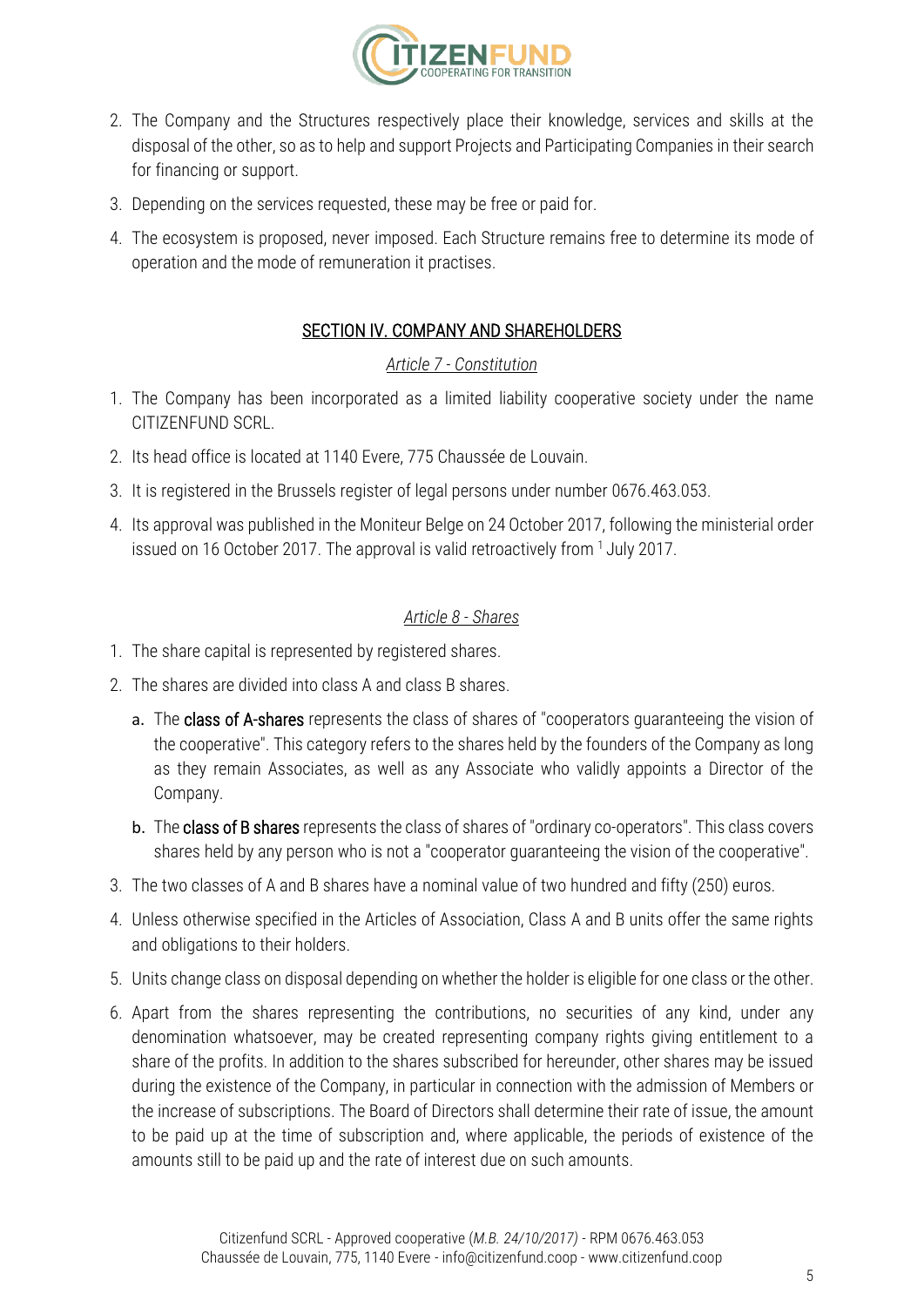

#### *Article 9 - Entry of Members*

- 1. The status of Partner is granted to any person, natural or legal person, approved by the Board of Directors, who has subscribed to one or more shares of the Company.
- 2. Admission implies the full payment of all subscribed shares and adherence to the Articles of Association and the KING. Failure to meet these conditions exposes the Member to the following risks:
	- a. Refusal of admission of the Member by the Board of Directors. The Company shall communicate the objective reasons for this refusal to the interested party if he so requests.
	- b. Members who fail to pay within the set time limits shall be required, by operation of law and without formal notice, to pay interest at an annual rate of ten percent (10%) from the due date, without prejudice to the right of the Company to take legal action to recover any outstanding balance, to cancel the subscription, or to exclude the defaulting Member.
	- c. The suspension of the voting right attached to units on which payments have not been made for as long as such payments, duly called and due, have not been made.
- 3. Members agree to receive all communications from the Company by electronic means, including notices of General Meeting meetings.
- 4. Any natural person in a situation of incapacity shall have the exercise of his or her representation and voting rights at the General Meeting conferred on his or her legal representative. Any legal entity must appoint a proxy who will exercise the power of representation and voting rights of the legal entity. In the event of a change of representative, the legal entity must notify the change within ten (10) working days following the date of the change.

## *Article 10 - Exit of Members*

- 1. Members cease to be Members of the Company by resignation, exclusion, death, prohibition, bankruptcy and/or insolvency.
- 2. Any Member who is not in debt to the cooperative may resign, provided he has been a member for one (1) year or more and has expressed his wish to leave the Company (by simple letter or by electronic means) during the first six (6) months of the corporate year, in accordance with the law (Art. 367 of the Companies Code of 7th May 1999). The Board of Directors may refuse the resignation only if it has the effect of :
	- a. Reduce the capital to an amount less than the fixed part established by these Articles of Association ;
	- b. Reduce the number of Associates to less than three ;
	- c. Seriously affect the financial situation of the cooperative, which it judges to be in its sovereign capacity.

Where the resigning cooperator is incapacitated, the authorisation of the competent justice of the peace is required. To this effect, the cooperator's legal representative sends a request to the clerk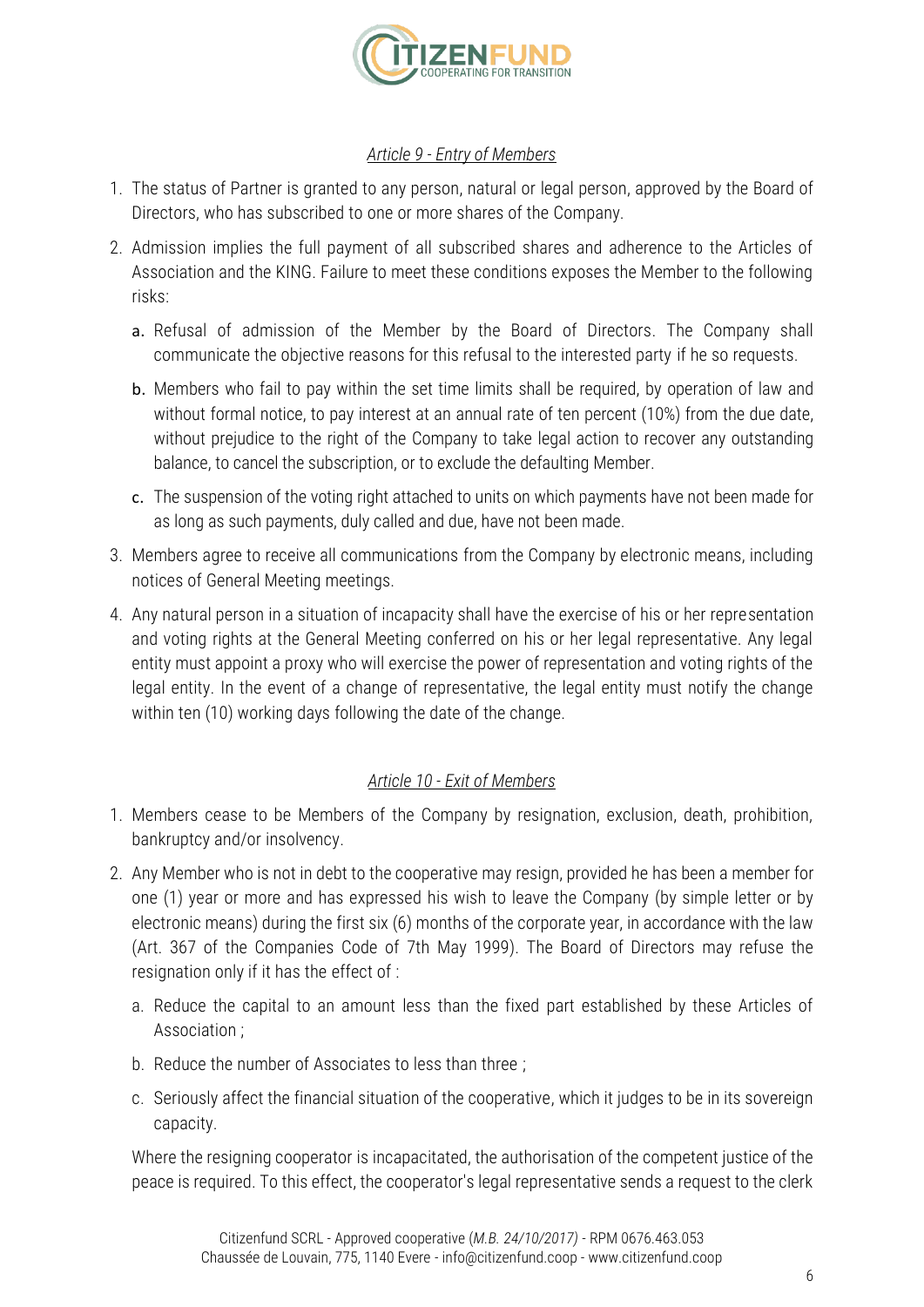

of the justice of the peace of the residence of the incapable person. The justice of the peace grants the application if he or she deems it to be in the interests of the protected person.

3. Any Shareholder may be excluded from the Company for just reasons, in particular if he no longer fulfils the conditions of admission, if he behaves in a way that is detrimental or contrary to the interests of the Company, if he is no longer capable of exercising his rights as a Shareholder himself, or for any other reason.

Exclusion is pronounced by the Board of Directors, acting by a two-thirds (2/3) majority. The Member whose exclusion is requested may make his observations known in writing before the Board of Directors, within one month of the sending of a simple letter or an e-mail containing the reasoned proposal for exclusion. If he so requests in the written comments, the Member must be heard.

Any decision to exclude a member is justified and recorded in minutes drawn up and signed by the Board of Directors. These minutes shall mention the facts on which the exclusion is based. The exclusion shall be mentioned in the register of members of the Company.

A true copy of the decision may be sent by simple letter or e-mail within fifteen (15) days to the excluded Member if he so requests.

## *Article 11 - Transfer of shares*

- 1. The shares are transferable inter vivos, subject to compliance with the general conditions of admission set out in Article 9 of the KING. Compliance with these conditions is assessed by the Board of Directors.
- 2. The shares may not be assigned or transferred by way of death to third parties, including the heirs and successors of the deceased Member. In this case, the exclusion procedure will be implemented.
- 3. Nor may they be transferred to third parties as a result of the dissolution of a legal entity Member, whatever the cause (voluntary dissolution, bankruptcy, etc.). In this case, the exclusion procedure will be implemented.

## *Article 12 - Communication with Members*

Communications between the Company and the Shareholders, and within the various bodies of the Company are carried out by electronic means, and in particular :

- a. Communication is carried out as far as possible by means of e-mail or through the Platform, ensuring exchanges by electronic means (Art. 9 of the ROI).
- b. The Company's website (www.citizenfund.coop) contains a certain amount of information, in particular concerning the Projects and Participating Companies, as well as periodic information relating to the life of the Company. Any information that is not public will be communicated on the Platform.
- c. The various votes are cast on the Platform (Art. 45 of the ROI).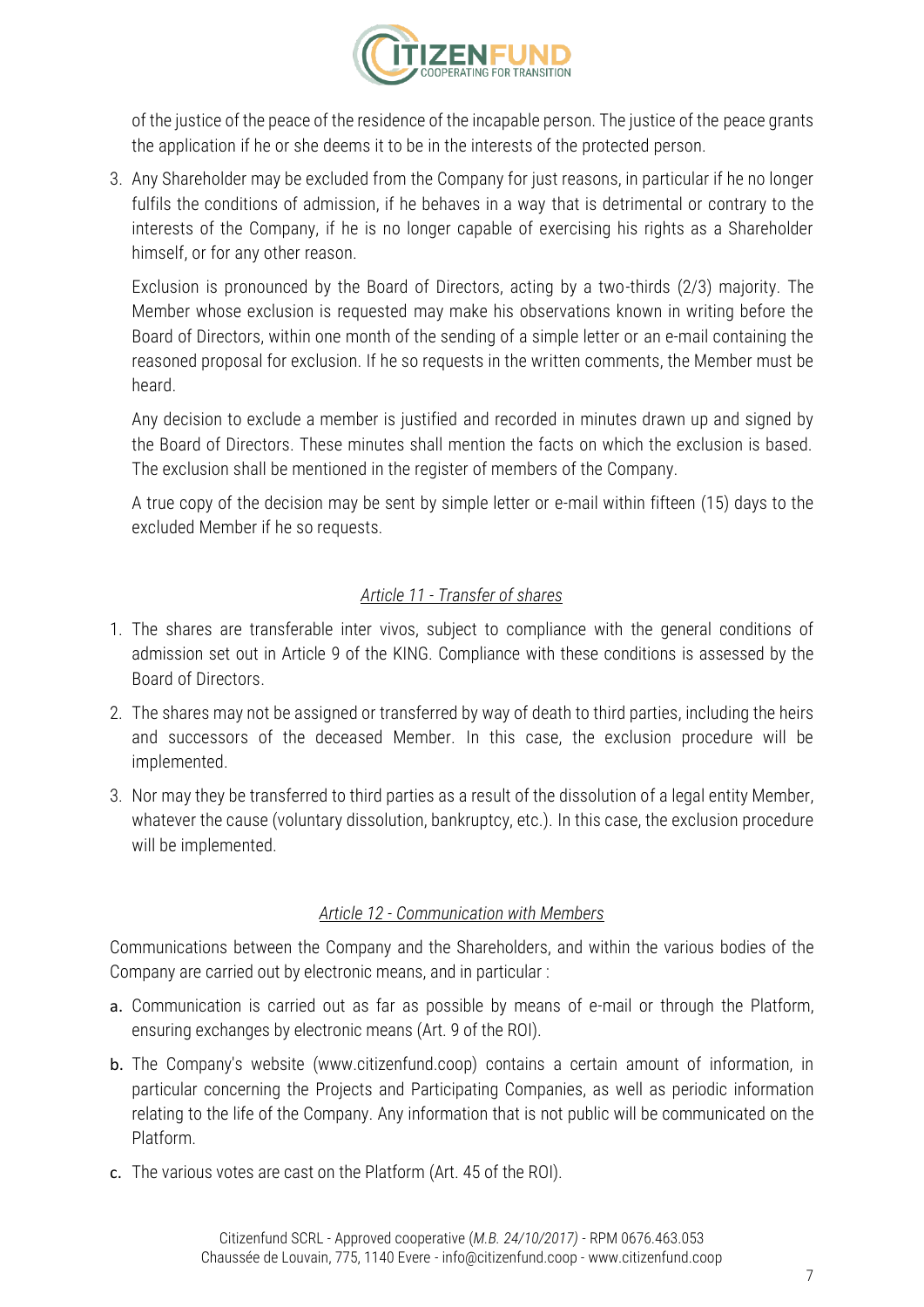

## SECTION V. ORGANS AND ACTORS OF SOCIETY

#### A. The Board of Directors

#### *Article 13 - Mission*

The objective of the Board of Directors is to ensure the development of the Company in accordance with the missions and values defined in the ROI.

## *Article 14 - Composition*

- 1. The Board of Directors is composed of 3 Directors, Members or not, appointed by the General Meeting, on the proposal of the Category A Members.
- 2. The General Meeting may also appoint, on the proposal of the Board of Directors, independent directors who do not have the status of Partners.
- 3. In the event of a vacancy on the Board of Directors, the remaining Directors may fill the vacancy on a temporary basis.
- 4. The appointment is subject to ratification by the next General Assembly.
- 5. On the incorporation of the Company, the following are appointed as Directors :
	- a. SHARIFY ASBL, represented by Mr Bastien Van Wylick
	- b. BOOSTREIA SPRL, represented by Mr. Thibaut Martens
	- c. Mr Alexandre Ponchon

The General Meeting retains the right to appoint new Directors or to dismiss the aforementioned Directors.

Mr. Thibaut MARTENS is appointed Chairman of the Board of Directors.

## *Article 15 - Mandate*

- 1. The term of office of the Directors is set at four (4) years, renewable.
- 2. The office of Director is non-remunerated, without prejudice to the remuneration that may be granted to Directors entrusted with a delegation (Art. 22 of the Articles of Association).

#### *Article 16 - Jurisdiction*

- 1. The Board of Directors has the broadest powers of administration and disposal for the realisation of the company's object and for the day-to-day management.
- 2. It is competent for :
	- a. Proceed to expel a member (Art. 14 of the Statutes) ;
	- b. Issuing a proposal for an annual dividend ;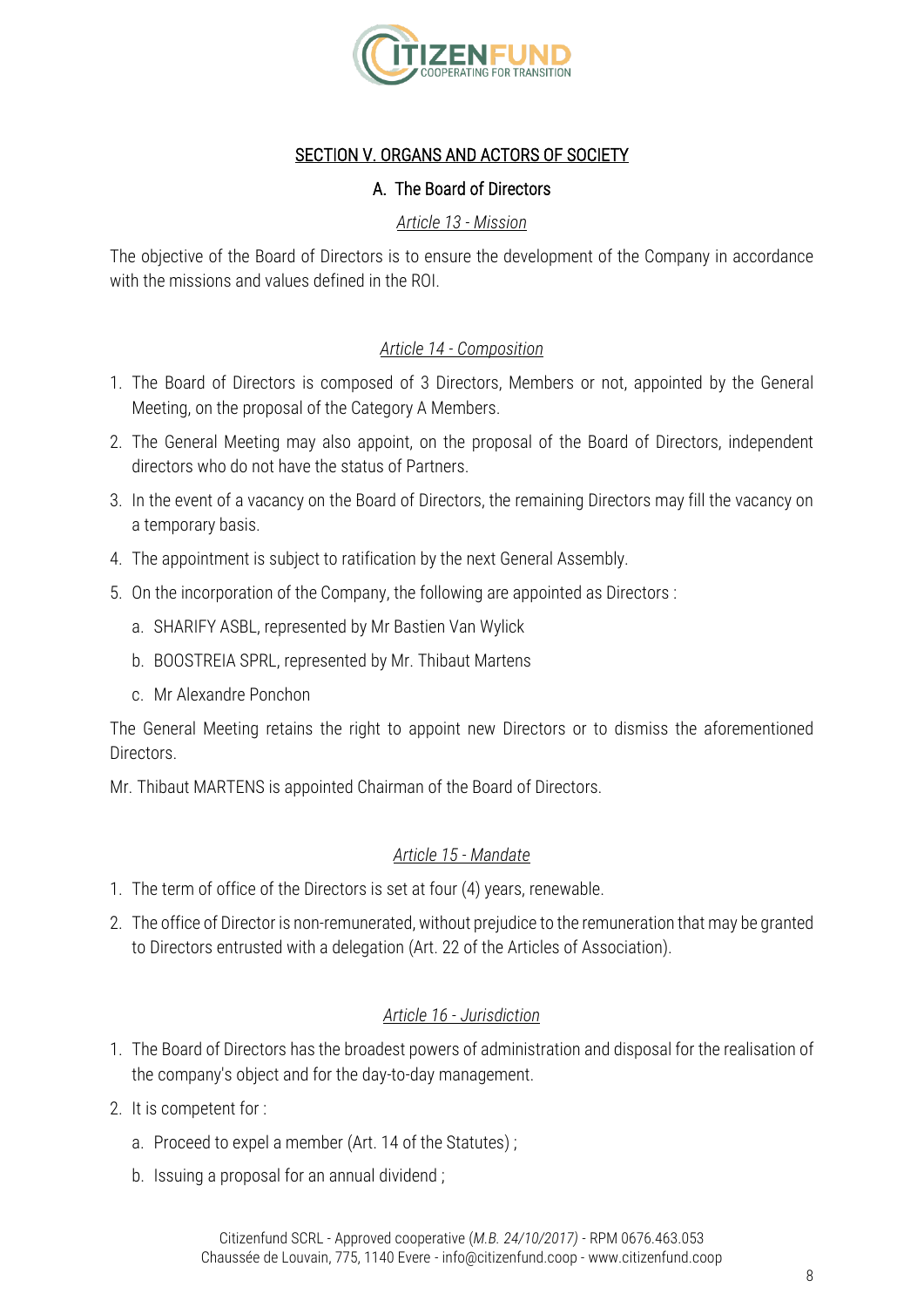

- c. Launch the procedure for the appointment of one or more Partners as Directors or Observer(s) in the companies in which the Company has holdings;
- d. Renting and leasing, acquiring and disposing of all property, both movable and immovable.
- e. To take out any loan, except by issuing bonds ;
- f. Pledge or mortgage all company assets;
- g. Give release with waiver of all hypothecary rights, liens and resolutory actions, even without proof of payment, from all hypothecary registrations and other transcriptions, seizures and other impediments of any kind;
- h. Representing the Company in court as plaintiff or defendant ;
- i. Transition and compromise in any case on all social interests ;
- j. Drawing up draft internal regulations.

#### *Article 17 - Holding of meetings*

- 1. The Board of Directors shall meet when convened by the Chairman as often as the interests of the company so require, or when two of its members so request.
- 2. The Board of Directors shall meet at the registered office of the Company, or at any other place in the municipality of the registered office of the Company indicated in the convening notices.
- 3. Except in cases of urgency to be justified in the minutes of the meeting, notices of meetings shall be sent by simple letter or e-mail at least five (5) working days before the meeting, and shall contain the agenda.
- 4. The Board of Directors may meet by videoconference, telephone conference or any other means of telecommunication enabling each participant to take full part in the deliberations and votes.

This shall be mentioned in the minutes of the meeting.

5. A Director may, by simple letter, telex, telegram, telefax or any other similar procedure, give a proxy to another Director to represent him at the meeting and vote in his place.

A Director may, however, represent only one other member of the Board of Directors.

#### *Article 18 - Decisions*

1. The Board of Directors may only deliberate validly if at least half of its members are present or represented.

However, if at the first meeting the Board of Directors is not present, a new meeting may be convened with the same agenda. It shall deliberate validly, regardless of the number of Directors present or represented.

2. Decisions are taken by a simple majority of votes. In the event of a tie, the President or the member chairing the meeting shall have the casting vote.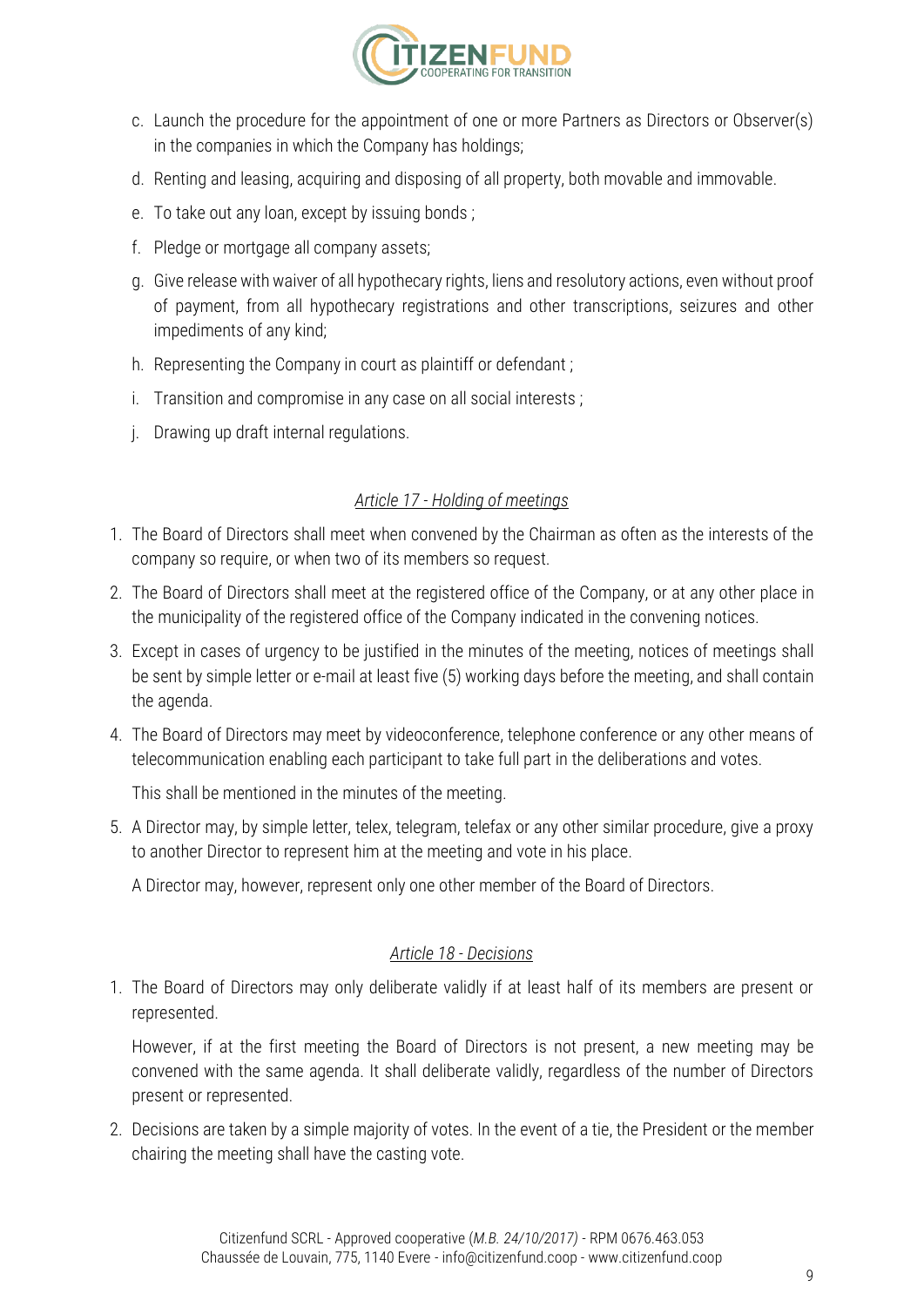

In exceptional cases duly justified by urgency and the interests of the company, and with the exception of the procedure for closing the annual accounts and the use of the authorised capital, the decisions of the Board of Directors may be taken by unanimous consent of all the Directors, expressed in writing.

3. In the event that the Board of Directors takes resolutions in writing, each Director shall send a signed copy of the resolutions by email to the Chairman and the Secretary who will compile them and record them in the special register.

#### *Article 19 - Representation*

Without prejudice to any special delegations, the Company shall be validly represented vis-à-vis third parties and in legal proceedings by at least two Directors acting jointly.

## B. The Managing Director for day-to-day management

## *Article 20 - Delegation*

1. The Board of Directors may, under its responsibility, confer the day-to-day management of the Company on one or more Directors who shall bear the title of Managing Director or Managing Director.

In addition, it may delegate special limited powers to any agent, whether or not a member of the Board of Directors.

- 2. The Board of Directors determines the attributions and powers of the persons to whom it grants delegations, and may modify and revoke them at any time.
- 3. The General Meeting may fix the emoluments attached to the delegations referred to in this Article, but such remuneration may not, however, consist of a share in the profits of the Company.
- 4. In accordance with the decision of the Board of Directors of 5 July 2017, BOOSTREIA SPRL, represented by Thibaut Martens, is appointed Managing Director for day-to-day management.

## *Article 21 - Jurisdiction*

- 1. The Managing Director for day-to-day management is responsible for :
	- a. The daily operational management of the Company ;
	- b. The development of the Company in accordance with the guidelines defined by the Board of Directors ;
	- c. The daily financial management, in particular the keeping of the accounts, and the payment of normal operational expenditure, in accordance with the Articles of Association and without prejudice to the banking powers defined by the Board of Directors;
	- d. The day-to-day management of human resources, without prejudice to the powers of the Board of Directors to approve any key employee or key service provider of the Company ;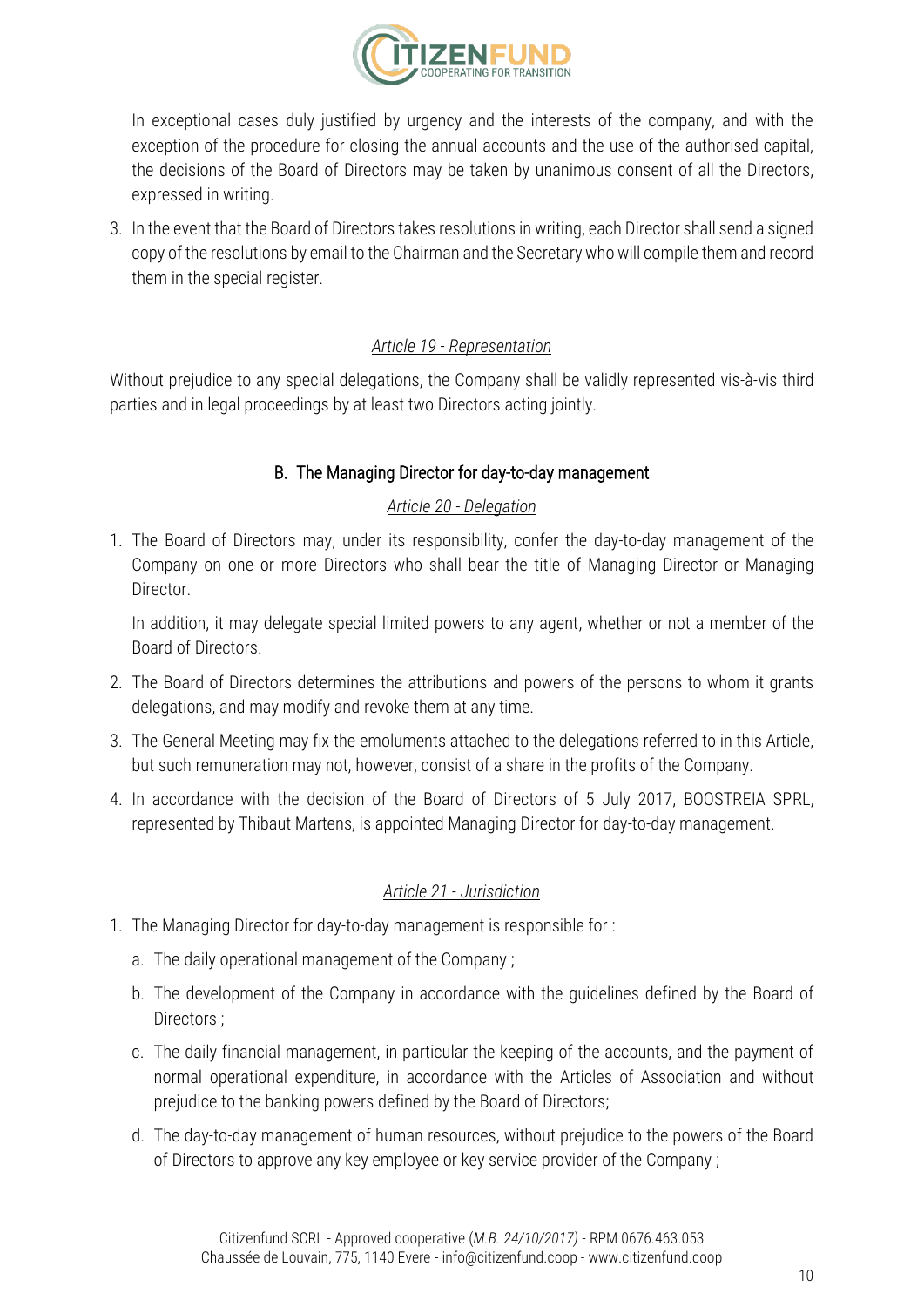

- e. Representing the Company, in particular before the authorities, in the context of the Company's day-to-day operations, and taking steps to protect the Company's brand;
- f. To the exclusion of all strategic decisions, or decisions that are, by virtue of the Articles of Association, the responsibility of the Board of Directors.
- 2. The Managing Director alone may bind the Company.

# C. The General Assembly

#### *Article 22 - The Ordinary General Meeting*

- 1. The Ordinary Shareholders' Meeting is held each year at the registered office of the Company or at any other place mentioned in the notices of meeting, on the third Monday of May each year at 6 p.m. or, if that day is a public holiday, on the first working day thereafter.
- 2. This Assembly :
	- a. Hears the management report drawn up by the directors and the report of the auditor (if the Company has one) and, where appropriate, the audit partners, and the audit partners answer questions put to them in connection with their report or the items on the agenda;
	- b. Decides on the adoption of the annual accounts.
	- c. Votes by a special vote on the discharge to be given to the directors and the auditors. Such discharge shall be valid only if the annual accounts contain no omissions or false information concealed in the actual situation of the Company and, as regards acts done outside the Articles, only if they have been specifically indicated in the convening notice.
- 3. The annual accounts are then, at the discretion of the Board of Directors, published in accordance with the legal and regulatory rules applicable to the Company.

## *Article 23 - The Extraordinary General Meeting*

- 1. The Extraordinary General Meeting shall be convened if Members owning at least one fifth of all the shares or, where applicable, an auditor, so request.
- 2. It must be summoned within one month of the requisition.

## *Article 24 - Jurisdiction*

The Assembly alone is competent to :

- a. Making changes to the Statutes ;
- b. Appointing and removing Directors ;
- c. Changing the remuneration of the Managing Director ;
- d. Adopt and amend the IKN (Art. 25 and 32 of the Statutes) ;
- e. Extend or revise the investment policy of the Company (Art. 39 of the ROI),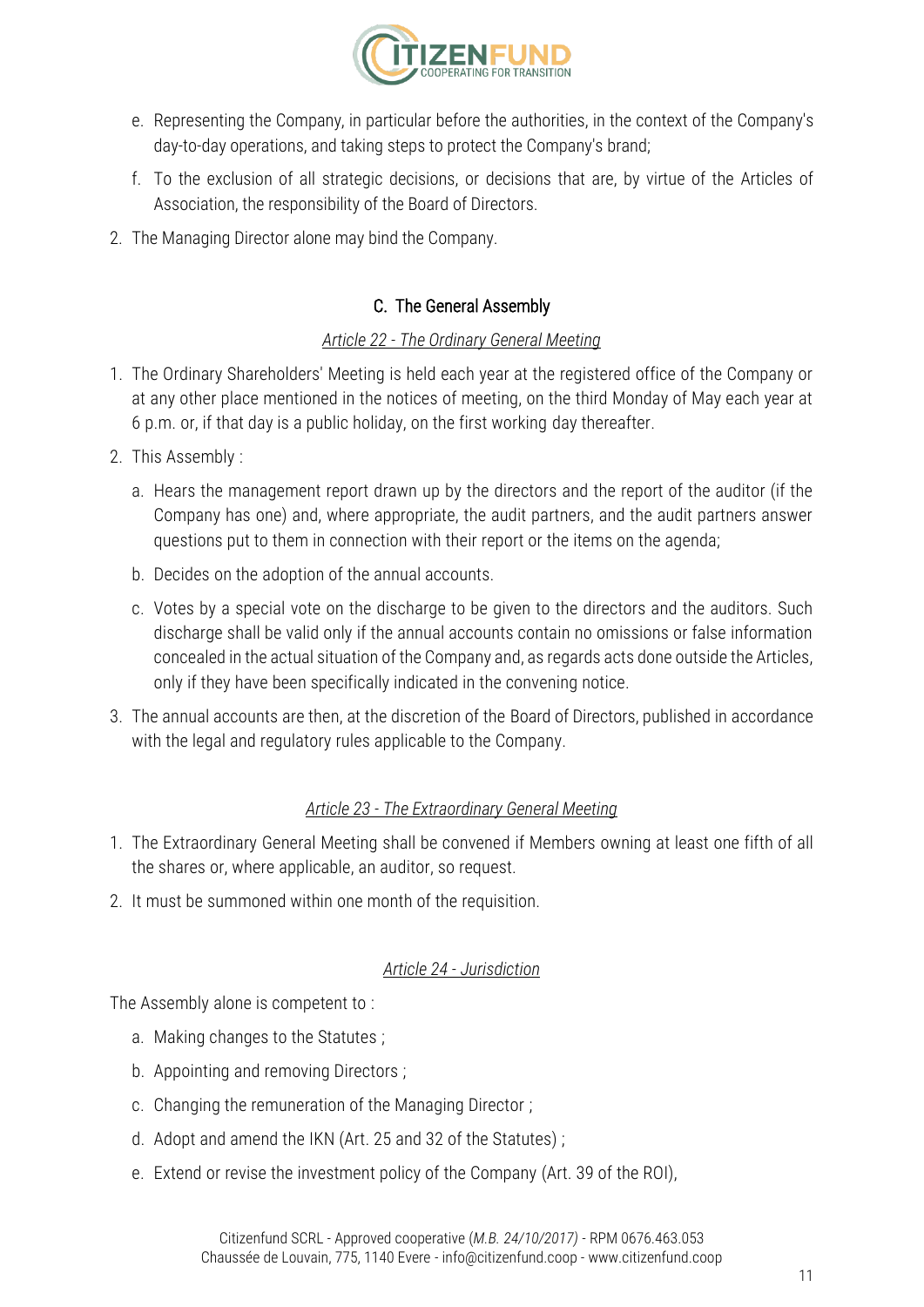

f. Liquidation of the Company.

## *Article 25 - Holding of Meetings*

1. The Board of Directors shall convene the General Meeting by simple invitation, by post or electronically, containing the agenda, addressed to the Members in compliance with the legal provisions.

Except in duly justified cases of urgency, the Meeting shall only deliberate validly on items on its agenda.

- 2. General Meetings are held at the registered office or at any other place indicated in the notices of meeting.
- 3. Any General Meeting shall be chaired by the Chairman of the Board of Directors or, failing this, by a Director delegated to this delegate by his colleagues or, if there is no Director present, by a Member appointed by the meeting.
- 4. The President may appoint a Secretary. The Assembly may choose one or more Scrutineers from among its members.
- 5. An attendance list indicating the identity of the Members and the number of shares they own must be signed by each of them or by their proxy, before entering the meeting.

To this list are attached the proxies and forms of the Members who have voted by correspondence.

6. Minutes of each Meeting shall be drawn up, signed by the members of the Board and by the Members who so request, and recorded in special registers.

The delegations, as well as the notices and votes given, in writing or by telegram, telex or telefax, shall be annexed thereto.

# *Article 26 - Representation*

Each Member may be represented at the Assembly by a proxy, whether a Member or not. The body which convenes the Meeting may determine the form of proxies and require that they be deposited or sent to the place indicated by it and within the time limit which it shall determine.

# *Article 27 - Decisions*

- 1. Each Member has one vote, regardless of the number of shares held.
- 2. With the exception of the cases provided by law and in Article 25 of the Articles of Association where a majority of seventy-five (75) percent of the validly cast votes is required, decisions shall be taken by a simple majority of the votes, regardless of the number of shares represented.
- 3. Members may vote by post using a form drawn up by the Board of Directors, stating their full identity (surname, first names, profession, domicile or registered office), the number of shares subscribed, the agenda, and the direction of the vote for each proposal.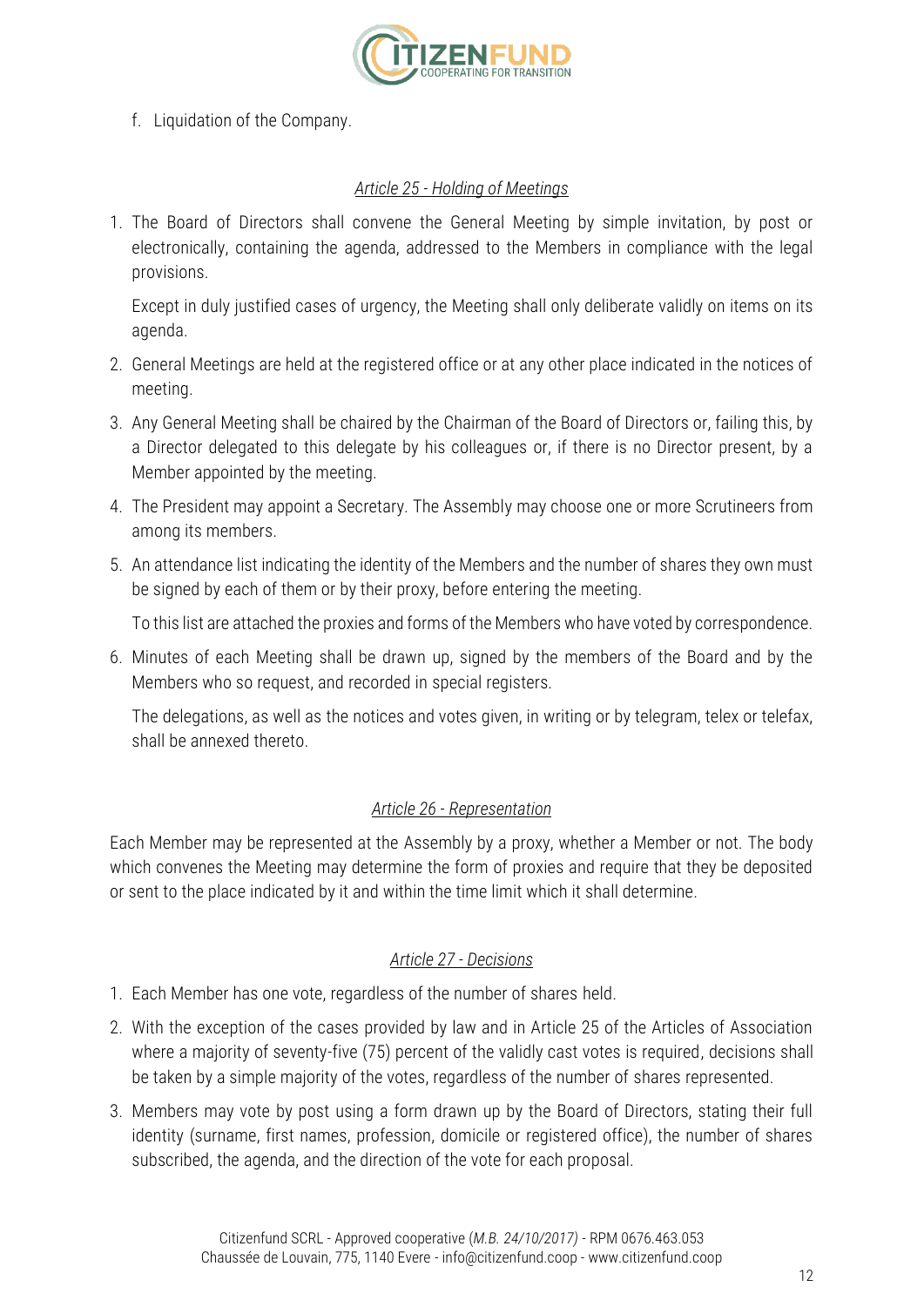

4. This form must be dated and returned by ordinary letter or electronic means at least three (3) days before the Meeting, to the address indicated in the notice of meeting.

## *Article 28 - Amendment of the Statutes*

1. The General Meeting may only validly deliberate on the amendment of the Articles of Association if the notices convening the meeting specify the objects of the deliberations.

Failing this, a new General Meeting shall be convened with the same agenda.

- 2. The decision shall be adopted by a majority of seventy-five (75) percent of the valid votes cast.
- 3. The special provisions provided for in articles 435, 436, 778 and 779 of the Companies Code concerning the change of the form of a cooperative and the transformations of companies, in articles 671 et seq. of the Companies Code concerning the merger and division of companies, and in articles 678 et seq. of the Companies Code concerning contributions of universality or branch of activity shall apply.

# D. Selection Committee

## *Article 29 - Composition*

- 1. The Selection Committee is composed of 5 members chosen from the following groups:
	- a. 2 Experts in the field of social economy, circular, collaborative, or any other expert related to the field of the Project;
	- b. 2 Elected Members
	- c. 1 Founder of the Company ;
- 2. The members of the Committee shall confirm the absence of a conflict of interest and shall immediately disclose any information that could give rise to a suspicion of a conflict of interest.
- 3. The composition of the Committee is communicated to all Members when the Project is presented.

# *Article 30 - Elected Members*

- 1. Each year, the General Meeting elects two Members of the Company to sit on the various Selection Committees.
- 2. Two weeks before the date of the General Meeting, Members are notified by e-mail that they are invited to submit their application.
- 3. Candidate information is made available to other Associates on the Platform.
- 4. The mandate of Elected Partner is exercised free of charge for one (1) year and is non-renewable.

# E. Observer

## *Article 31 - Mission*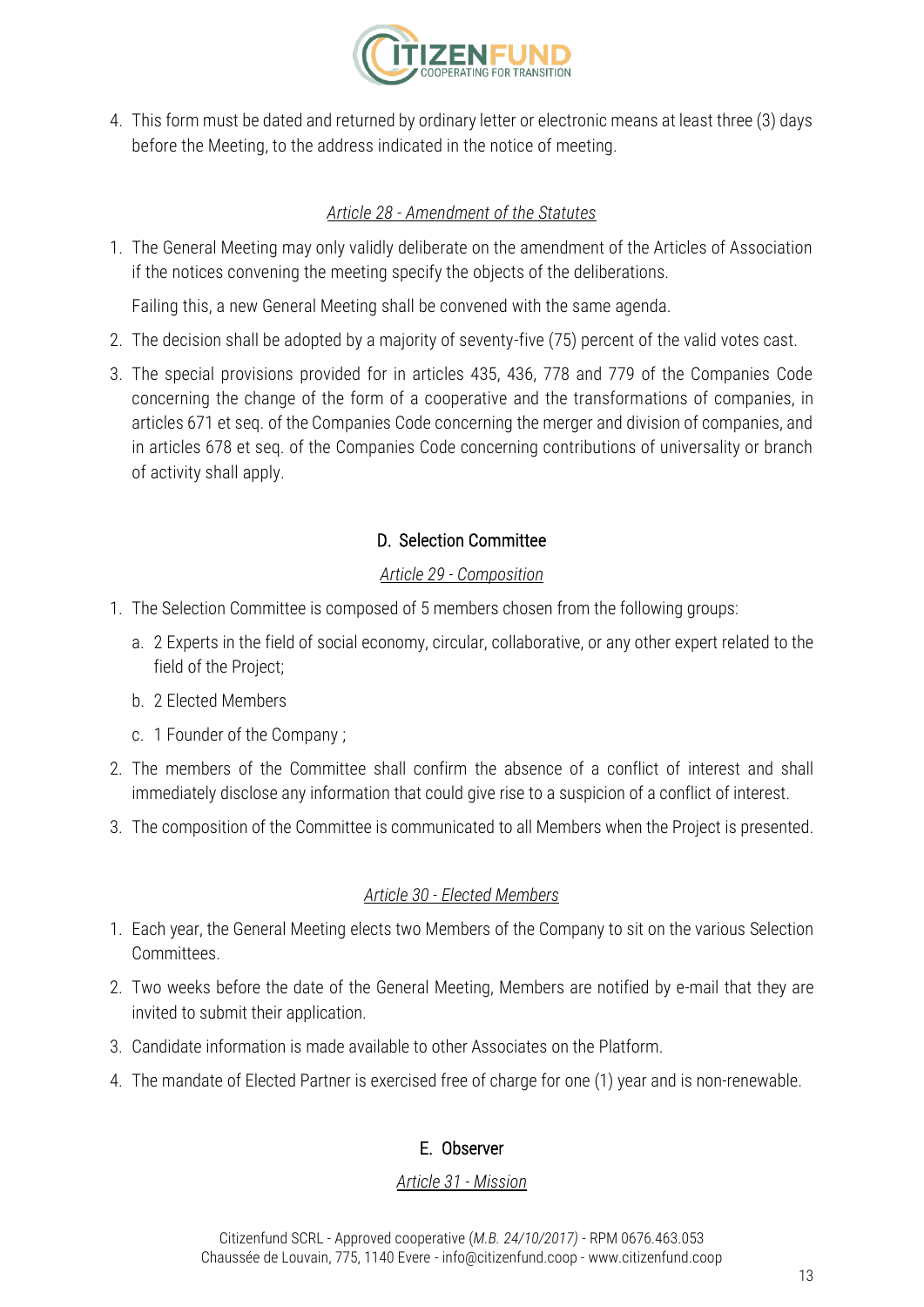

- 1. For each Participating Company, the Company appoints an Observer to monitor it.
- 2. The observer verifies that the vision defended by the Company remains a common thread in the long-term management of the assigned Participating Company.

# *Article 32 - Designation*

- 1. When a Project is in the process of receiving funding from the Company, a call for applications is sent to all Members.
- 2. Those who wish to fulfil a mandate as an Observer should make themselves known to the Board of Directors by sending their CV and their motivations. The Board of Directors will carry out a preselection process.
- 3. Successful candidates have the opportunity to introduce themselves and answer any questions they may have during the Project presentation evening or, failing that, through the Platform. Associates also receive an express CV from Observers candidates.
- 4. The Members validate one Observer per Project within the same ten (10) day voting period as the Projects, on the Platform.
- 5. It is possible to refrain from expressing a preference for one or the other candidate.

## *Article 33 - Mandate*

The Observer's mandate is exercised for 2 years, free of charge, and is renewable.

# F. Founders

# *Article 34 - Founders*

The founders of the Company are :

- a. BOOSTREIA SPR[L \(w](http://www.boostreia.be/)ww.boostreia.be) is a structure active in supporting growing SMEs, particularly in terms of project structuring, finding investors and a go-to-market approach. Through its various shareholdings, it also assists companies in finding and obtaining subsidies, as well as in salary optimisation and other related HR assistance (simulations for hiring, work regulations, internal policies, etc.).
- b. SHARIFY ASBL [\(w](http://www.sharify.be/)ww.sharify.be) is active in economic transition, through activities that stimulate entrepreneurship in new models. It has set up several Hackathons/Start-up weekends that have raised the awareness of more than a hundred young entrepreneurs. It is an ecosystem of about twenty partners, mainly actors of the new economy. SHARIFY ASBL has already enabled the creation of 10 projects in the new economic models, 3 of which are already legally structured. It gives conferences on new economies and rapid innovation formats and is involved in new initiatives such as the Civic Innovation Network, Women in Tech.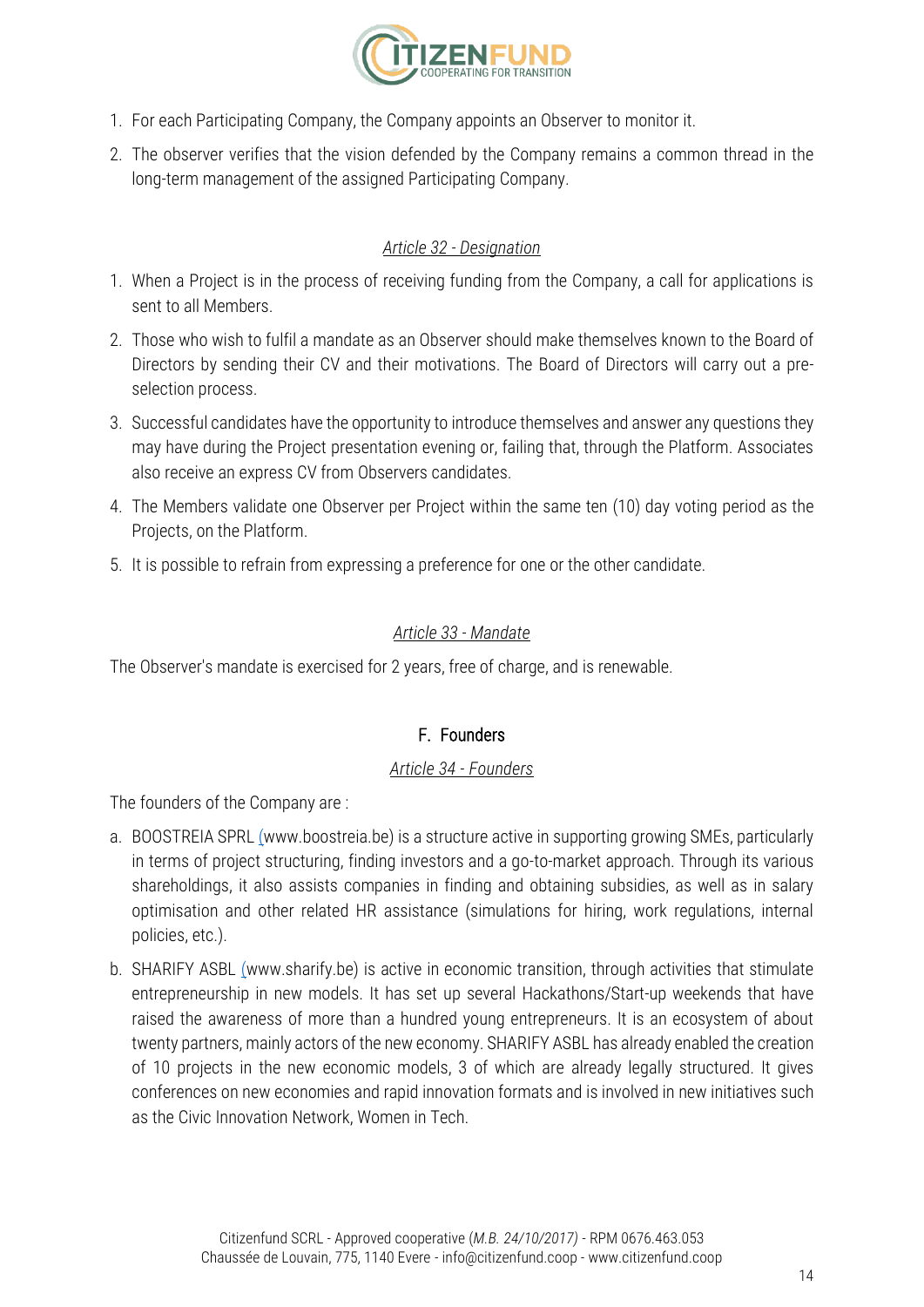

c. Axel Kuborn and Alexandre Ponchon are the creators and managers of SILVERSQUARE SPRL [\(w](http://www.silversquare.eu/)ww.silversquare.eu), the largest scalable workspace in Belgium. This represents 3 spaces in Brussels, more than 800 companies and a community of 2,000 people.

# SECTION VI. FUNDING PROCESS

## A. Funding Criteria

## *Article 35 - Economic activity with impact*

Participating Companies must be active in the social economy. They share the committed vision of the Company defined in this ROI and are characterised by the desire to have a long-term societal impact.

## *Article 36 - Cooperative model*

Participating Companies are preferably cooperative societies.

If this is not the case, they must tend towards a cooperative model, regardless of whether they ultimately adopt the legal form of a cooperative or not.

## *Article 37 - Financial sustainability*

The Projects must be sufficiently financially sustainable: the aim is to support real projects to change the model of society in the long term. A rigorous analysis of the financial plan will be carried out by the Selection Committee prior to any investment.

# *Article 38 - Intervention 'early stage'*

Investments made by the Company may consist of an investment of a limited amount for the start-up of a Project or a larger amount in a growth company.

## *Article 39 - Investment policy*

All entrepreneurial projects presented to the cooperators for validation must comply with the following criteria:

- a. Have a real social and/or environmental impact
- b. Be part of a societal approach by adopting a circular, collaborative, cooperative and/or social economic model.
- c. Be financially self-supporting in the medium term (3-4 years)
- d. Focusing on social and societal performance over economic performance
- e. Adopt an operation that is respectful of others and the environment
- f. To treat the various stakeholders (employees, customers, suppliers, etc.) honestly, responsibly and fairly.
- g. Have limited wage pressure
- h. To provide an economic or social advantage to the cooperators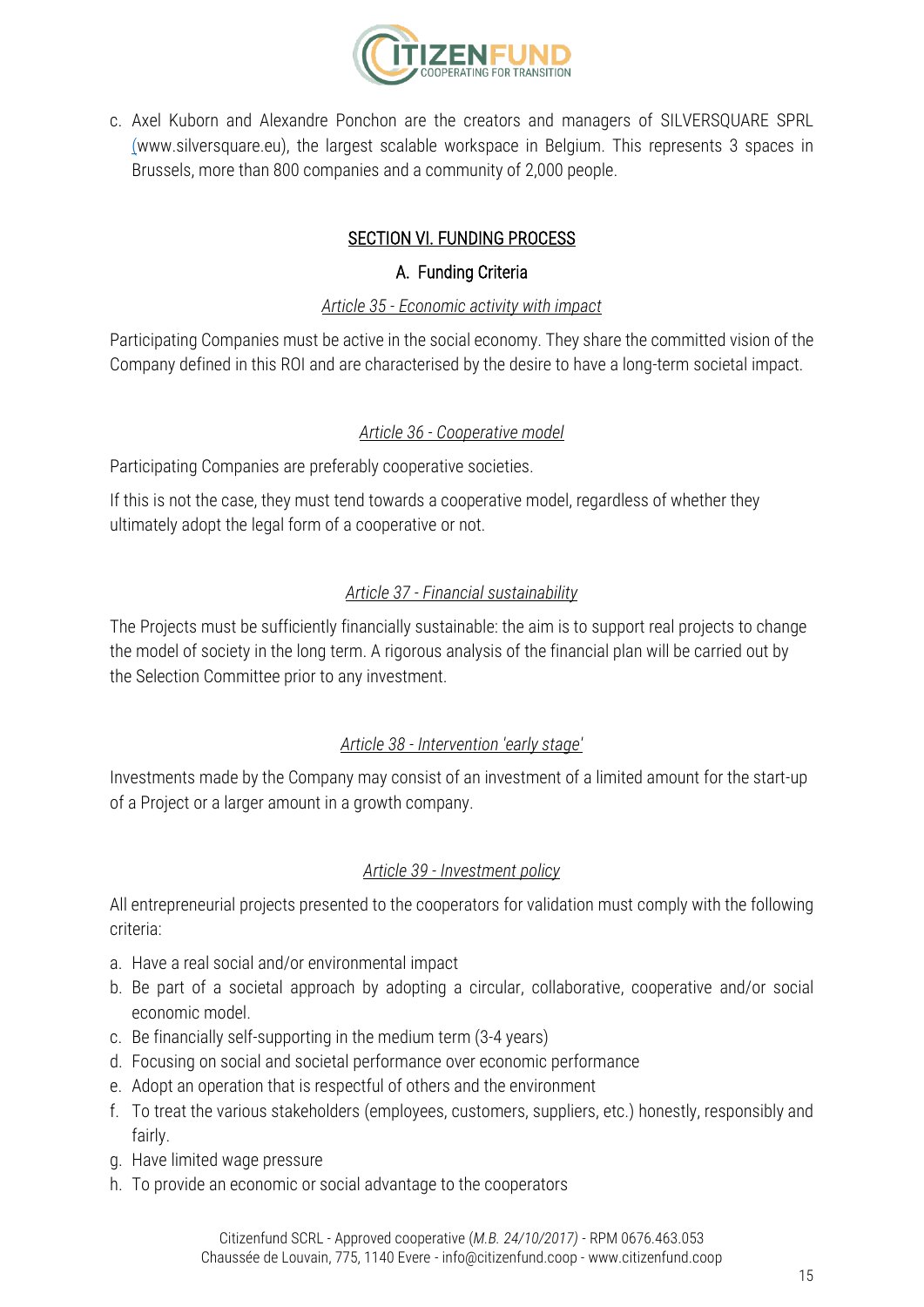

i. Commitment to transparent communication about its activity and developments

## B. Selection Procedure

#### *Article 40 - Subject to the Selection Procedure*

1. The Selection Procedure applies to any Project applying for a capital investment or a loan.

A more flexible procedure could be envisaged, but it would first have to be examined beforehand by the Selection Committee and the Board of Directors and present sufficient guarantees regarding the respect of social economy principles. The flexible procedure consists in passing the second analysis by the Selection Committee (see art.43 of the ROI). However, the presentation (see art.44 of the ROI) and validation (see art.45 of the ROI) by the Members are still required.

#### *Article 41 - Submission of the application*

The Projects submit a presentation file and a financial plan containing the information necessary for an initial analysis:

- a. Description of the product/service
- b. Target market
- c. Business model
- d. Team
- e. Vision
- f. Current stage of development,
- g. Financial projections (revenues and costs).

#### *Article 42 - First analysis*

- 1. The information received is subject to an initial internal, confidential analysis.
- 2. A meeting with one or more members of the project team is organised.

## *Article 43 - Second analysis*

- 1. When the Project seems to respect the criteria and values of the Company, a Selection Committee is set up in order to assess that :
	- a. The Projects correspond to the vision of the Company as defined in Article 3;
	- b. The Projects meet the criteria mentioned (Art. 35 to 39 of the ROI);
	- c. The business model makes sense from the perspective of long-term financial sustainability, in addition to the financial analysis already carried out beforehand;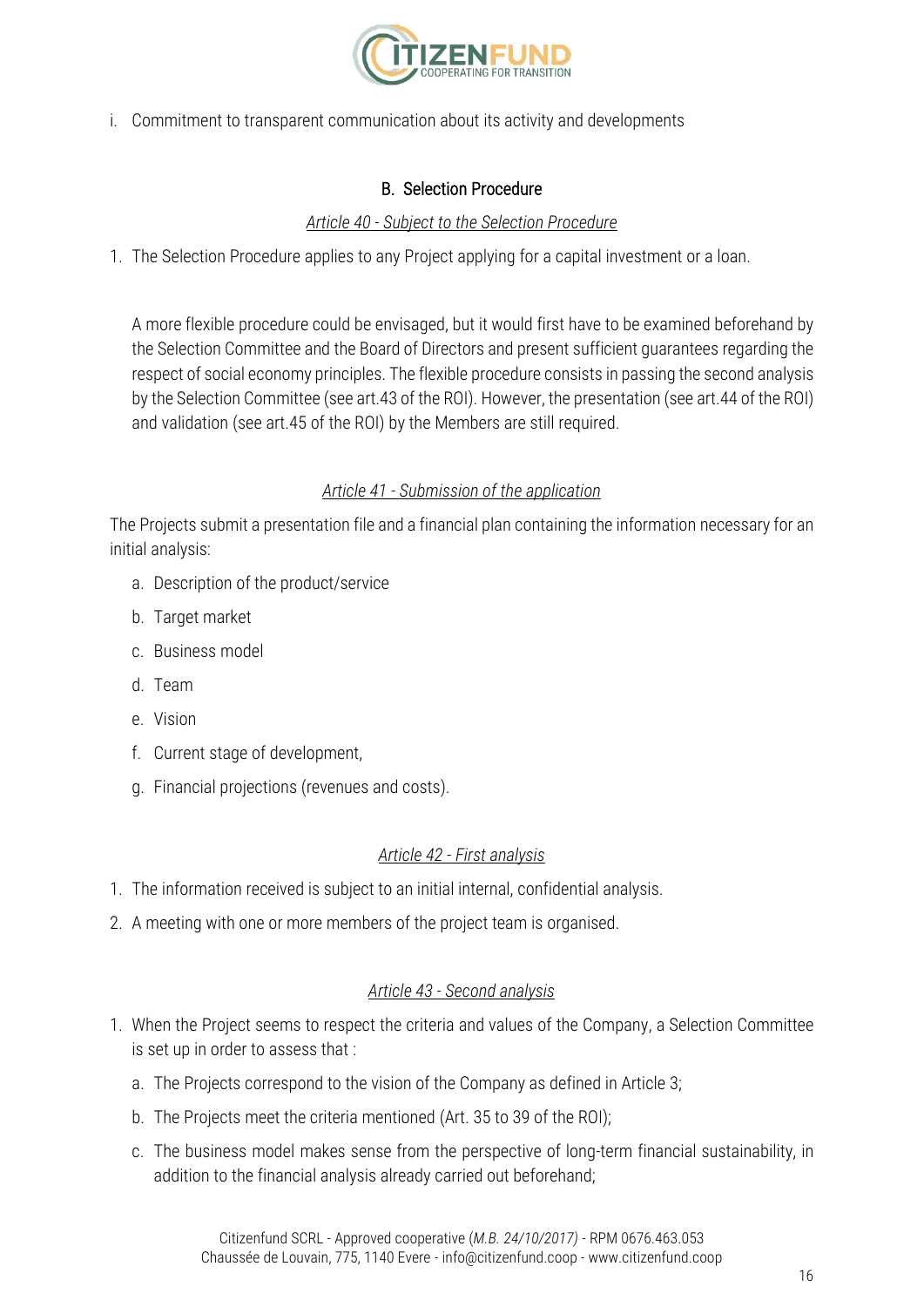

- d. The type of financing envisaged and, where appropriate, any conditions to be attached to it.
- 2. The Project is selected and presented to all Members when the Project has received the favourable opinion of 75% of the Committee members, including the two Experts (whose opinion is blocking).

# *Article 44 - Presentation of Projects*

- 1. A summary investment memorandum is drawn up and sent electronically to the attention of the Partners, containing a brief presentation of the Project and its financing requirements.
- 2. A presentation evening is organised for all Partners. Each selected Project has a presentation time to explain its project, its functioning, its means of implementation, its team and its financing needs.

There will be a question-and-answer period following the presentation.

The Company's intentions for financing the Project are clearly presented.

This evening can be remotely transmitted to the Associates by the technical means available (Facebook Live, video capture, ...).

3. An explanatory note is sent to all Partners to provide them with the information they need to make an informed investment decision.

The sending of this note marks the beginning of a ten (10) day voting period.

## *Article 45 - Validation*

- 1. The Shareholders shall decide whether or not they wish the Company to invest in the Project submitted. Each vote has the same weight, regardless of the amount invested by the Partner.
- 2. The voting period is ten (10) days from the sending of the detailed memorandum. At the end of this period, the votes are counted.
- 3. Voting takes place electronically on the Platform. Once the vote has been cast, it is final.
- 4. The Project that carries a majority of the votes cast (50% + 1 vote) is financed by the Company.

# *Article 46 - Monitoring*

- 1. The appointed Monitor ensures regular monitoring within the Participating Company assigned to it. It undertakes to represent the Company in accordance with its values and in the interest of all the Members within the Participating Company.
- 2. The Monitor makes a brief report to the Board of Directors every six (6) months.
- 3. If the Participating Company has any concerns about the manner in which the mandate is being carried out, it may contact the Board of Directors of the Company which, if necessary, will proceed to appoint a new Observer. This will be done at the next Shareholders' Meeting, and the reasons for the replacement of the Observer will be briefly justified.
- 4. The observer's mandate is exercised free of charge for a period of 2 years. It is renewable.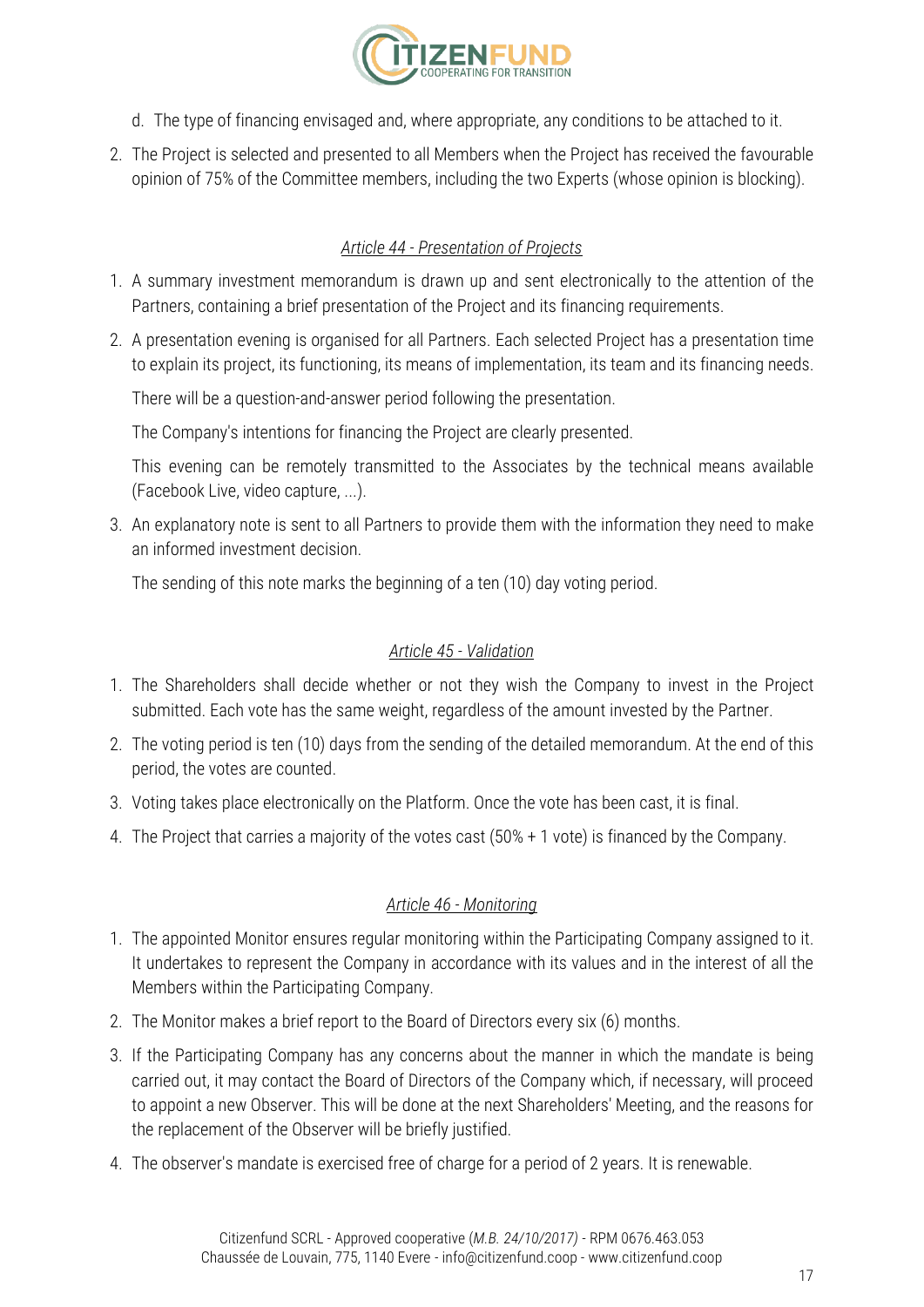

# C. Funding

## *Article 47 - Financing*

- 1. Participation in the Participating Companies may take the form of
	- a. Participation in the capital of the Participating Company ;
	- b. Loans (subordinated or convertible) ;
	- c. Mixing these two types of investment.
- 2. In the case of a loan, and in the case of co-financing (e.g. with a banking or public player), the Board of Directors ensures that the repayment and guarantee conditions are balanced in relation to the other lenders.

## *Article 48 - Conditions and guarantees*

- 1. Where applicable, the Company makes its financial intervention in whole or in part conditional on the achievement of certain objectives or compliance with certain conditions.
- 2. These are communicated and explained to the Partners when the Projects are presented, so that the investment decision can be made in full knowledge of the facts.

# *Article 49 - Benefit to Members*

Participating Companies offer an economic advantage (e.g. a discount) or a social advantage (possibility to test the product/service before others, role of ambassadors, open days) to the Company's Members.

## *Article 50 - Direct investment*

- 1. Where the Project is operated in the form of a cooperative and involves cooperators other than the Company, the Members are free to invest directly in the Project as well.
- 2. Participating and Associated Companies are required to inform the Company of this decision in order to measure its societal impact.
- 3. The Company does not derive any economic benefit from the transaction.

## SECTION VII. REBATES AND BENEFITS GRANTED TO PARTNERS

#### *Article 51 - Economic and social advantage*

1. The Company has the obligation, as an approved cooperative, to provide an economic or social benefit to its Members.

Within this framework, it is committed to providing its Members with training on the circular and collaborative economy, on the functioning of cooperatives and on participatory democracy.